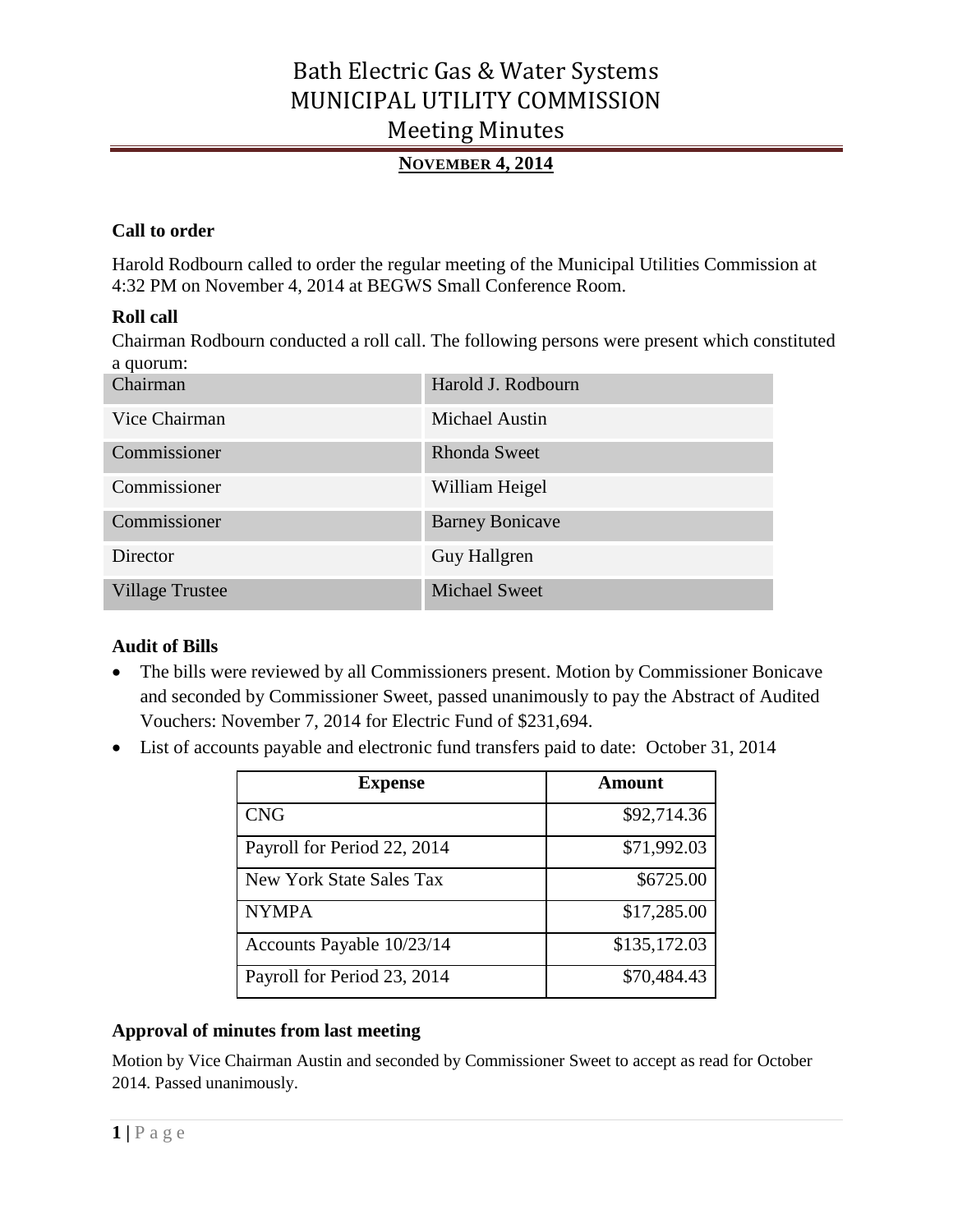## **NOVEMBER 4, 2014**

#### **Supervisors Report Accounting/Commercial Office/Meter Reading**

- Updated the 2014-2015 projected to budget variance report
- On 10/8/14 BEGWS filed its Annual Gas Cost Adjustment Reconciliation with the NYS Public Service Commission. This year's reconciliation resulted in a \$92,909 over collection which will be refunded to customers through our monthly GAC at a rate of \$.3377/MCF. For the reconciliation period 9/1/13 through 8/31/14 our annual lost and unaccounted for gas was .19%.
- On 10/23/14 PSC Staff met with BEGWS Accounting Staff to review the Annual Gas Cost Adjustment Reconciliation. One minor adjustment was made, which resulted in a \$.002/MCF change.
- BEGWS accounting staff continued to provide information and answer a few questions for The Bonadio Group throughout the month. The audit results are expected to be presented at the Village of Bath Board meeting in November.
- BEGWS received information on the Home Energy Assistance Program for the upcoming heating season. Regular HEAP will open 11/17/14 and Emergency HEAP will open 1/2/15.
- On 10/7/14, Kris New started work at BEGWS as an Accountant.
- During the month of October \$0 were spent on the Electric Upgrade Project.
- Month to date 7,371 meters have been read out of a possible 7,983. This is an 92.3% reading rate so far this month, with 1036 meters still scheduled to be read. Percentage of meters not read by department are: Electric 4.0%, Gas 11.5%, & Water 11.6%. The primary reason for not getting a read is no coverage when a Meter Reader is off and a lack of access to the meter is another major factor.
- Currently we have 894 electric meters being read by radio. This is about 20.5% of our electric meter population. We currently have 220 e-bill customers and 241 direct withdrawal customers.
- No QRS cases of a customer complaint were filed with the NYS PSC during the month of October against BEGWS.

Jim Housworth – Accounting Supervisor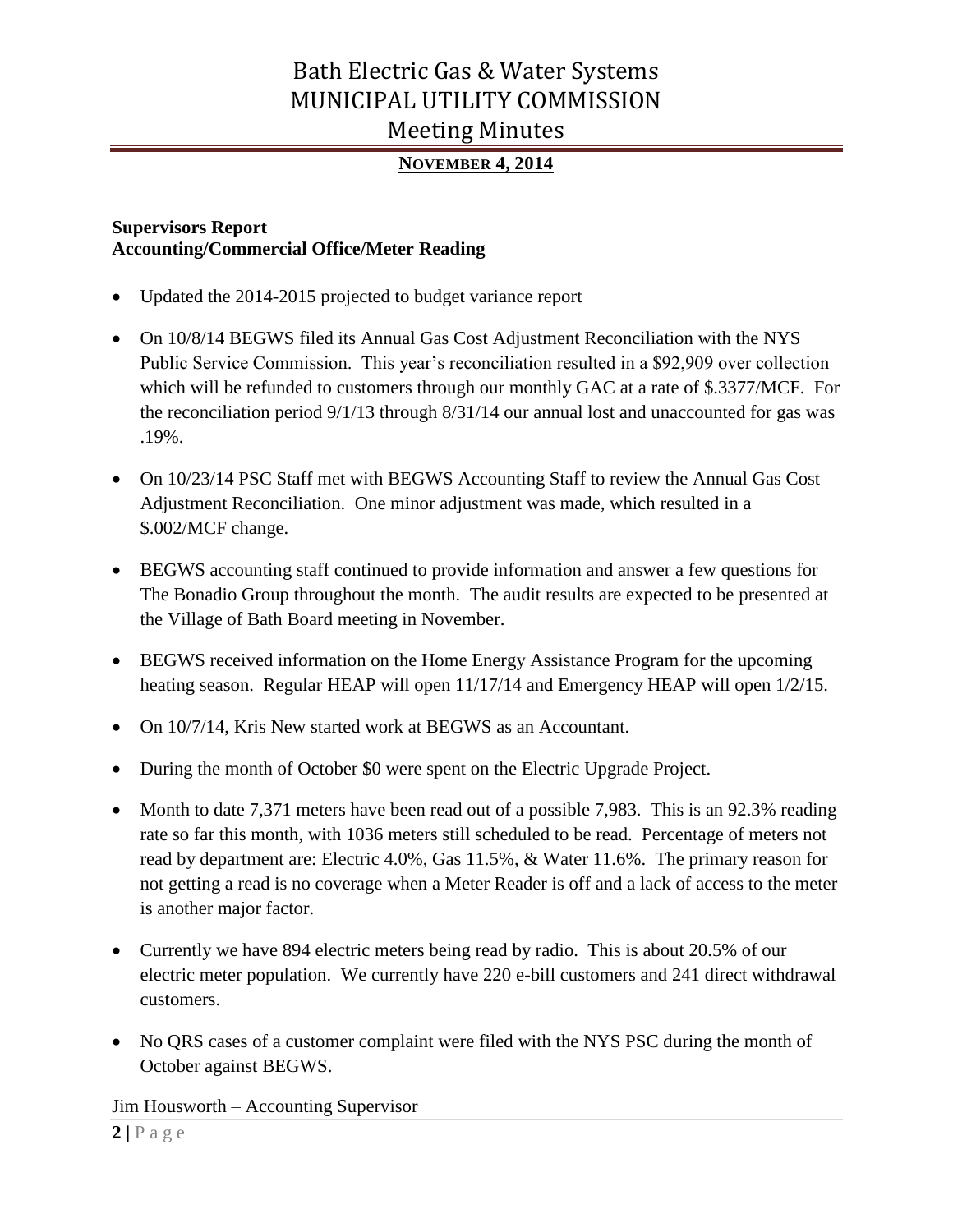## **NOVEMBER 4, 2014**

### **Line Department**

- Repaired 28 street lights and 1 security light
- Repaired High Mast lights at exit 38 including a major underground repair on the Eastbound off ramp
- Changed banners twice. Once for the wineglass marathon and once for the winter banners
- Connected new services at 116 Robie St. and E. Wash. Ext.
- Responded to outages at 170 E. Morris St, Pultney Park, Manor Village, 54 Steuben St., Liberty St. and Roosevelt Ave
- Repaired lines and changed pole on Mountain View Rd. West due to a car pole accident
- Began changing insulators and transformers in the Robie St./ Colonial Lawns area, moving West of Liberty with the 12 KV conversion
- Continued work on the annual meter testing program, changing over 40 meters to radio read
- Bryce Davis attended Apprentice school October 14-17
- Electric crew attended Safety training on 10/6/14, topics included insolate and isolate safety

Mark Hawk – Line Department Supervisor

#### **Service Department**

- Investigated 7 gas odor complaints
- Continuing gas leak survey. The goal is to leak survey 100% of the BEGWS system
- Rebuilt Gas service @ Chat a While Restaurant. A major leak was discovered upon pressure testing. UGLM and Service crews worked until 8:30PM to install and test new service.
- Rebuilt Gas Service @ 18 E William St, customer requested 2 additional meters.
- Greg Havens and Jason Causer spent several hours cleaning up Fairview substation.
- Changed out 44 gas meters. Will be receiving gas meters from Utilities and Industries. These gas meters will allow us to eliminate the rest of the tin meters per PSC orders, and satisfy our requirements fro the rest of the meter population.
- Completed inspection and adjustment of the Oil Seals. ( Dist. Regulator Relief)
- Met with Rick Lepkowski from the PSC to continue annual Records audit.

Steve Larson – Service Department Supervisor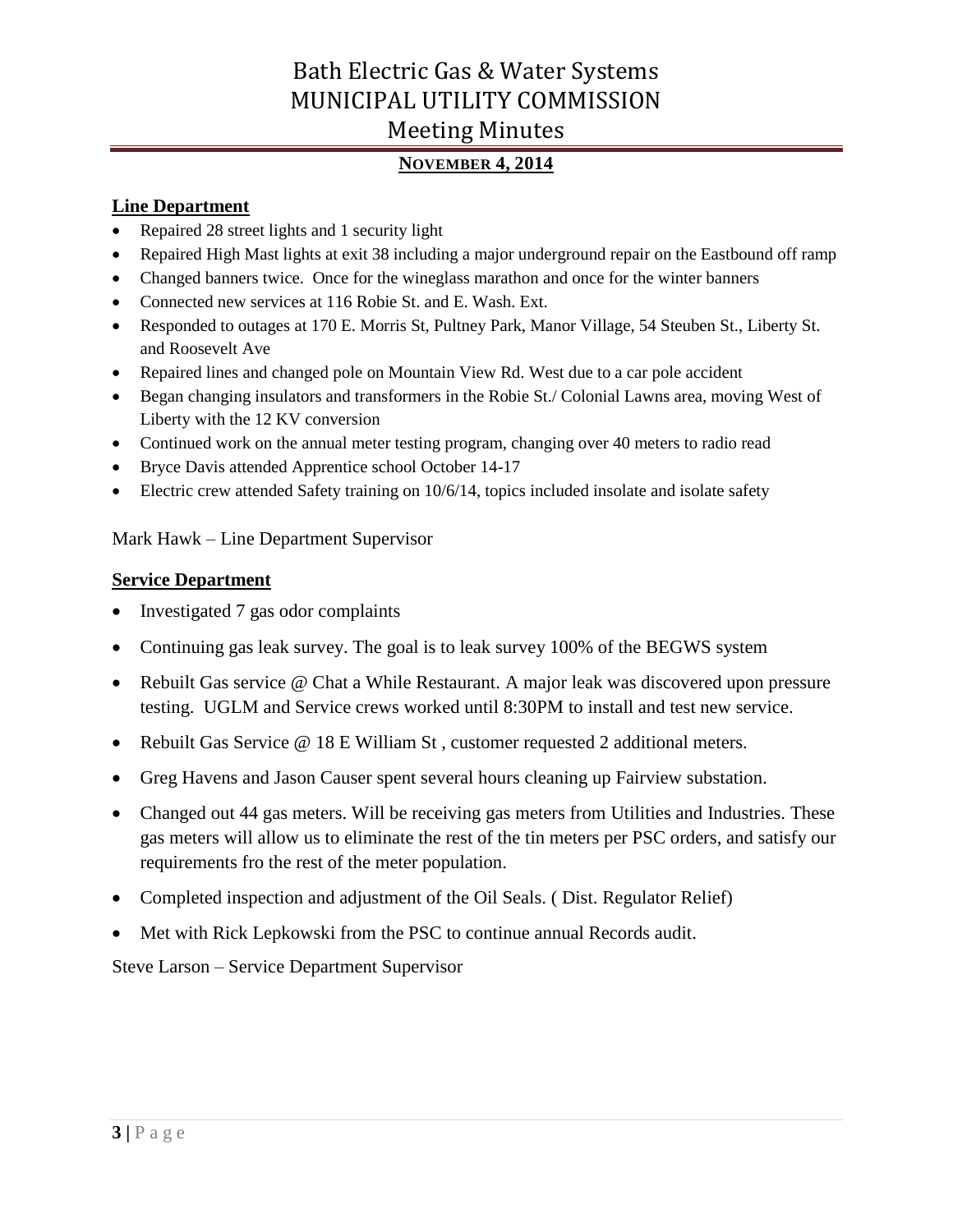## **NOVEMBER 4, 2014**

### **UGLM Department**

Gas:

- Replaced service main to house at 28 Shannon St.
- Installed new service curb to building at 110 E. Steuben St. (Bath Ambulance)
- Repaired leak on main at 115 Liberty St.
- Replaced service main to house at 12 Elm St.
- Have replaced all services on Liberty St where new main was installed
- Ready to ty in new main to old at East William St.
- Sewer: Flushed clogged main on Liberty resulting from Bin Bins grease
- Removed gas and water services from old R/R building on Conhocton St.
- Have done many Dig Safely Requests

Dan Borhman – UGLM Department Supervisor

#### **Waste Water Treatment Plant**

- Daily lab test & reg maintenance
- Made repairs to grit feed pump
- Replaced bearings in 2 digester blowers
- Repaired water line in the basement

Royce Hoad –Waste Water Treatment Plant Supervisor

#### **BEGWS Admin Building Spruce Up Project**

The east side of the administration building will undergo a spruce up project beginning in November. Work will include modifying the foyer entry area to make it more inviting yet provide enhanced safety to the Customer Service workers. The existing conference room will become office space and a larger conference room will be constructed where the existing cubicle are now. In addition painting, ceiling tiles, and flooring will be modified to increase the working efficiency of the space. The west side of the building will be spruced up at a later date.

#### **AMI Pilot**

Verizon Wireless has offered to provide a pilot AMI system to test its new platform for AMI hardware and software. They will be making a visit in the near future to assess BEGWS viability for their system.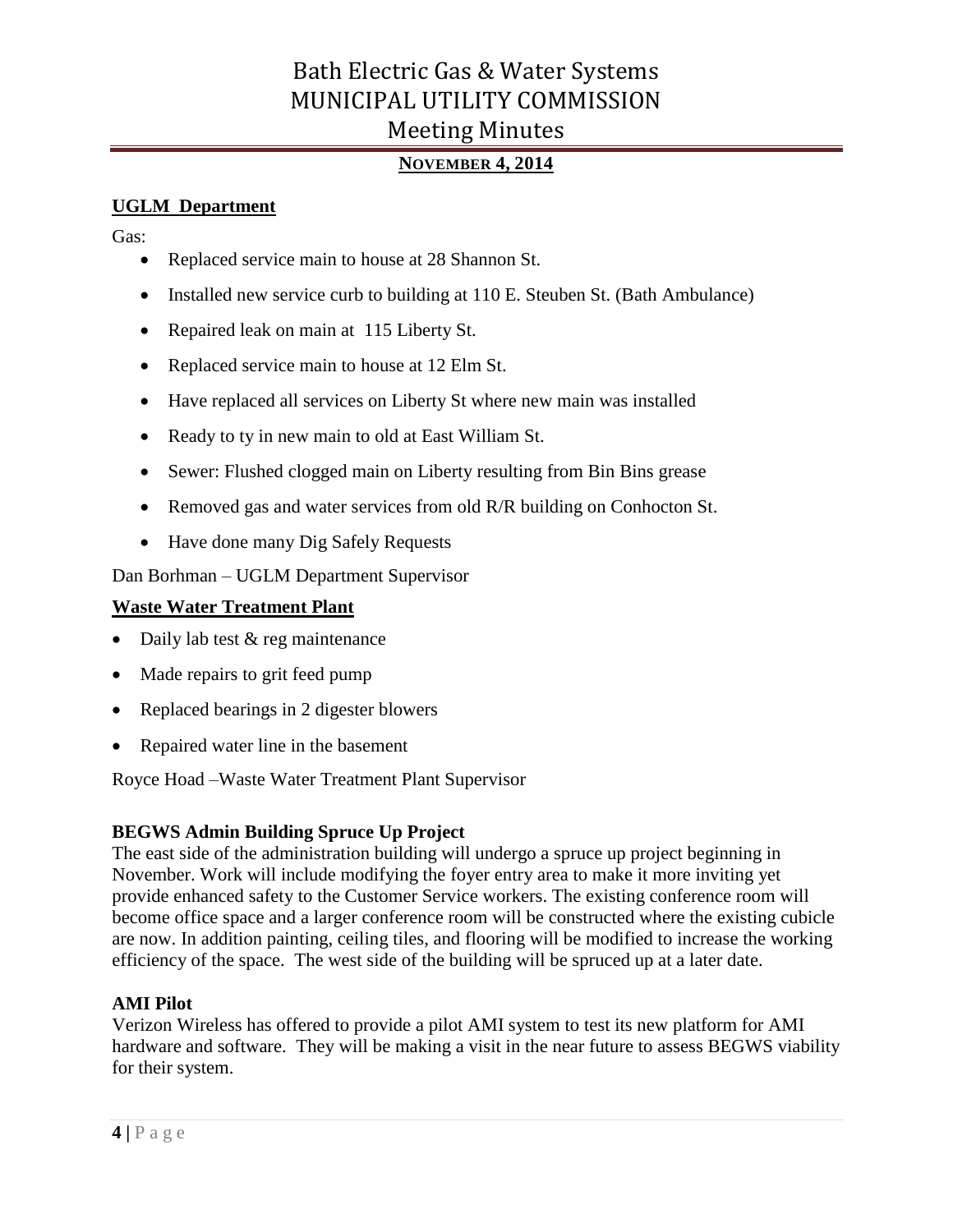## **NOVEMBER 4, 2014**

### **LAUF Recovery**

Director Hallgren attended a meeting with the PSC on October  $16<sup>th</sup>$  in Albany to request recovery of LAUF gas revenues as a result of erroneous meter reads at the Murray Ave. station. The total monies requested for recovery are \$666,000. The recovery of the stated monies will occur over a period several years. The PSC has requested that the memorandum of understanding with CNG be finalized prior to recovering the stated monies from the customer base.

### **Gas Reliability Projects**

During the meeting with the NYS PSC, the PSC expressed an interest in seeing BEGWS work on replacing bare unprotected steel gas main. PSC was impressed with BEGWS efforts in replacing the gas main on Liberty Street. Director Hallgren stated that there is 16.69 miles of bare unprotected steel in the BEGWS service territory. One mile of line replacement per year would be required to replace all pipe within 15 years. To accomplish this would require additional manpower and work equipment. Director Hallgren will assess with supervisor input and report back BEGWS needs to make this happen.

#### **Payroll and Accounts Payable**

Both Payroll and Accounts Payable processes have been moved to the accounting departments.

#### **Electric Department**

- Conversion Work Transformers will be ordered in the near future to begin conversion work for the remainder of the BEGWS customers west of Liberty Street.
- Pultney Park Lighting The decorative lighting in Pultney Park will be relamped beginning November. All lights will be replaced. Globes which are yellowed and faded will be replaced as well. This is being done at the request of Village residents and officials. The projected cost will be about \$3000.
- High Mast Lighting System Maintenance The Village asked BEGWS to replace and make operational, the high mast lighting system around Route 86 at the exit 38. This work was completed on October 9<sup>th</sup>. Additional relamping required will require special highway permitting and traffic safety measures.

#### **Service Department**

- Remote Dispatch Capability A plan is being worked on to create remote dispatch capability. This plan would remove the  $3<sup>rd</sup>$  shift at the service desk and provide service via smart phone and transfer capability as well as remote SCADA capability. The reason for this is to move as many people to the field as possible and still provide 24/7 access for the customers.
- Village of Hamilton Call Center Support BEGWS now support the Village of Hamilton's new natural gas systems with SCADA monitoring and dispatching support.

#### **UGLM Department**

Liberty Street Gas Main Replacement – All gas main on the east side of Liberty St. is replaced to William Street. A main tie in to William Street is complete. All service tie ins are complete. BEGWS will repave the cut trench on the east side of Liberty Street. Work will commence on the West side of Liberty St. as long as the weather permits.